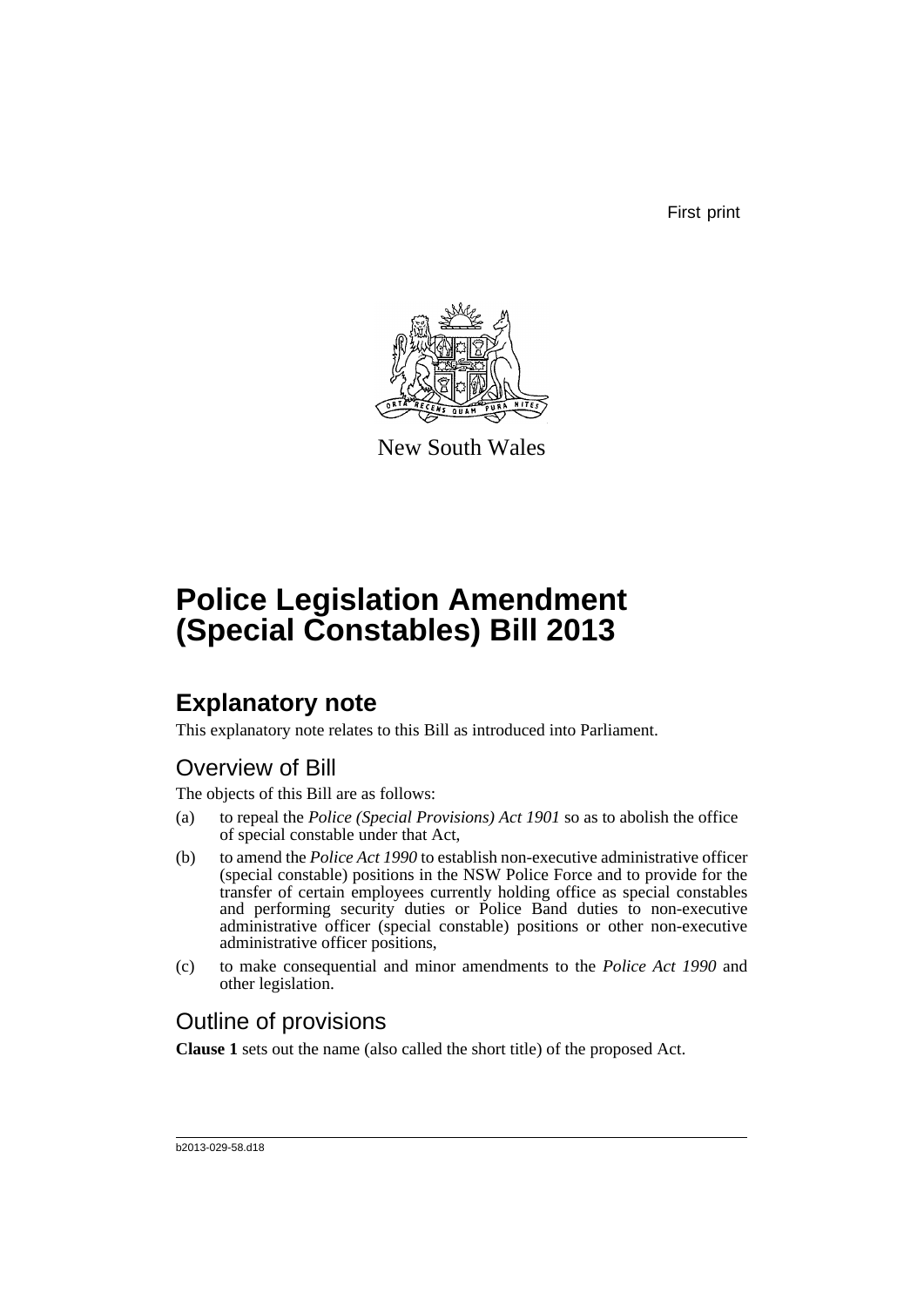Explanatory note

**Clause 2** provides for the commencement of the proposed Act on a day or days to be appointed by proclamation.

### **Schedule 1 Amendment of Police Act 1990 No 47**

#### **Amendments relating to abolition of special constables and creation of new positions**

The office of special constable is to be abolished by the repeal of the *Police (Special Provisions) Act 1901*.

The proposed amendments make provision for employees currently holding the office of special constable who are either members of the NSW Police Force or who are not members of the NSW Police Force but subject to the day-to-day direction of the Commissioner of Police. This latter group comprises employees performing security duties or who are members of the Police Band.

**Schedule 1 [1]** inserts proposed section 82L. The proposed section enables the Commissioner to appoint a person to the position of non-executive administrative officer (special constable) within the Police Force. The Commissioner can confer on such an officer the functions of a police officer of the rank of constable, in which case, the officer will be subject to the same testing as police officers for integrity, gunshot residue and use of alcohol, prohibited drugs or steroids.

**Schedule 1 [2]** enables a special constable to wear a police uniform in the course of their duties as a special constable.

**Schedule 1 [3]** enables a Police Band member who is not a police officer to wear a police uniform while carrying out functions as a member of the Band.

**Schedule 1 [4]** is consequential on the amendment to the *Crimes Act 1900* by Schedule 3.1, confirming the status of law enforcement officers from other jurisdictions as law enforcement officers for the purposes of Division 8A of Part 3 of that Act.

**Schedule 1 [5]** enables savings and transitional regulations to be made as a consequence of amendments made to the *Police Act 1990* by the proposed Act.

**Schedule 1 [6]** inserts savings and transitional provisions consequential on the abolition of the office of special constable under the *Police (Special Provisions) Act 1901*. Existing special constables appointed under that Act cease to hold office, but the repeal of that Act will not affect the validity of past actions by special constables.

Existing special constables who are members of the Police Force will, on the repeal of the *Police (Special Provisions) Act 1901,* be taken to be appointed to certain positions. Those who are members of the Police Force solely by reason of being members of the Police Band will be taken to be appointed as non-executive administrative officers. They will not be special constables. Those who are members of the Police Force in the Security Management Unit, the Aviation Support Branch or the Advanced Technology Centre will be taken to be appointed as non-executive administrative officers (special constable).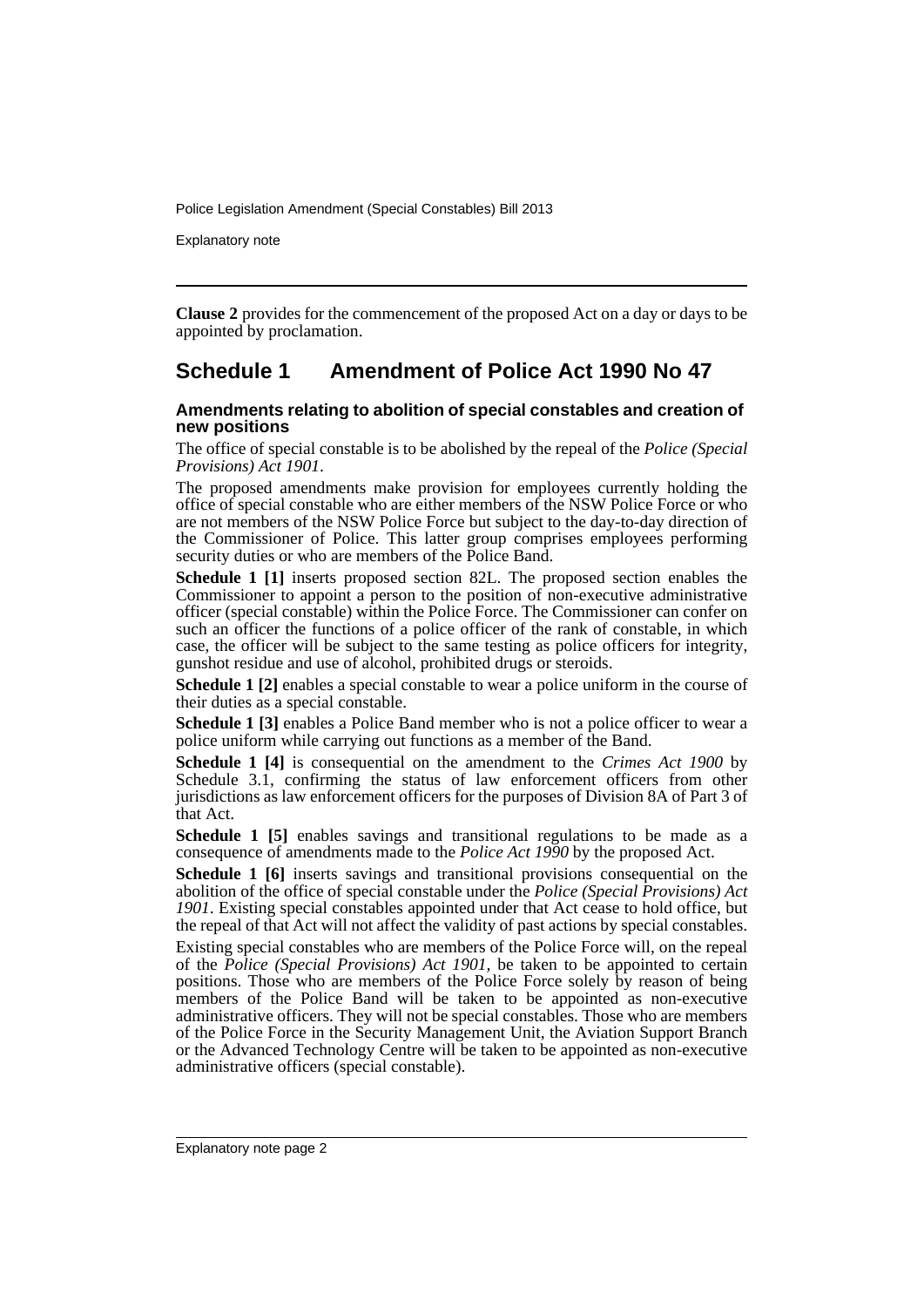Explanatory note

Of those existing special constables who are not members of the Police Force but who are performing security duties subject to the day-to-day direction of the Commissioner of Police, the Minister may specify those that are transferred to the Police Force and appointed to the position of non-executive administrative officer (special constable).

Of those existing special constables who are not members of the Police Force but who are performing functions as members of the Police Band, the Minister may specify those who are transferred to the Police Force and appointed to the position of non-executive administrative officer.

Any such transfer will not give rise to any entitlements to any payments or other benefits merely by reason of the transfer and there will be no entitlement to be paid the money value of any accrued extended or annual leave or to receive dual benefits for the same period of service.

In relation to all appointments under the *Police Act 1990* that are consequent on the repeal of the *Police (Special Provisions) Act 1901*, the person concerned will be entitled to the same level of remuneration that the person was receiving immediately before the appointment and is to retain all existing leave and other employment entitlements.

## **Schedule 2 Repeal of Act**

Schedule 2 repeals the *Police (Special Provisions) Act 1901*.

## **Schedule 3 Amendment of other legislation**

**Schedule 3.1** amends the *Crimes Act 1900* to include special constables within the meaning of proposed section 82L of the *Police Act 1990* and recognised law enforcement officers in the category of special victims of assault and other actions.

**Schedule 3.2, 3.3, 3.4 [2], 3.5 [1], 3.6, 3.7, 3.8, 3.9 and 3.11 [1]** remove references to special constables appointed under the *Police (Special Provisions) Act 1901* from various legislation and in most cases replace those references with references to the appropriate authorised person having existing investigative or enforcement powers.

**Schedule 3.4 [1]** confers on certain authorised council employees the power to give a direction (such as a direction to move on) to a person in a public place who is obstructing others or traffic.

**Schedule 3.5 [2]** allows an officer exercising powers under the *Prevention of Cruelty to Animals Act 1979* to require a person to give the person's name and address to request proof of that information.

**Schedule 3.5 [3]** confers on an inspector under the *Prevention of Cruelty to Animals Act 1979* the power to question persons whom the inspector reasonably suspects can provide information needed to exercise an inspector's powers under the Act or determine whether there has been a contravention of the Act or regulations.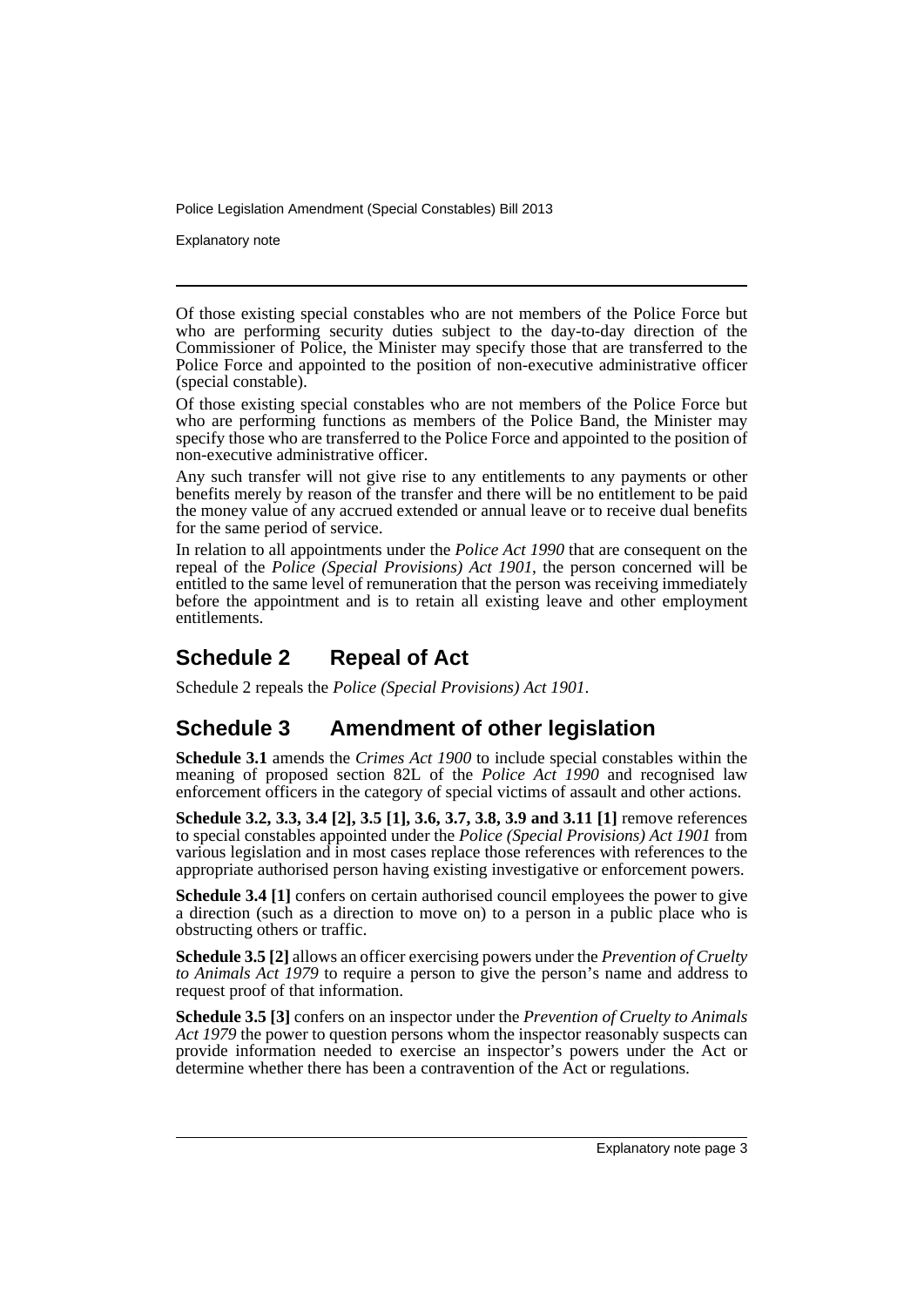Explanatory note

**Schedule 3.5 [4]** allows an officer under the *Prevention of Cruelty to Animals Act 1979* to rely on a written statement previously prepared by that officer when giving evidence in chief for the prosecution in proceedings for an offence against the Act or regulations.

**Schedule 3.5 [5]** provides for officers under the *Prevention of Cruelty to Animals Act 1979* to retain that role when they cease to be special constables on the repeal of the *Police (Special Provisions) Act 1901*.

**Schedule 3.10** exempts a person appointed as a non-executive administrative officer (special constable) from committing an offence under the *Weapons Prohibition Act 1998* only because of something that person has done in the course of the person's duties.

**Schedule 3.11 [2]** exempts an officer under the *Prevention of Cruelty to Animals Act 1979* from requiring a permit under the *Weapons Prohibition Regulation 2009* to possess and use handcuffs and extendable batons when acting in the course of the officer's duties.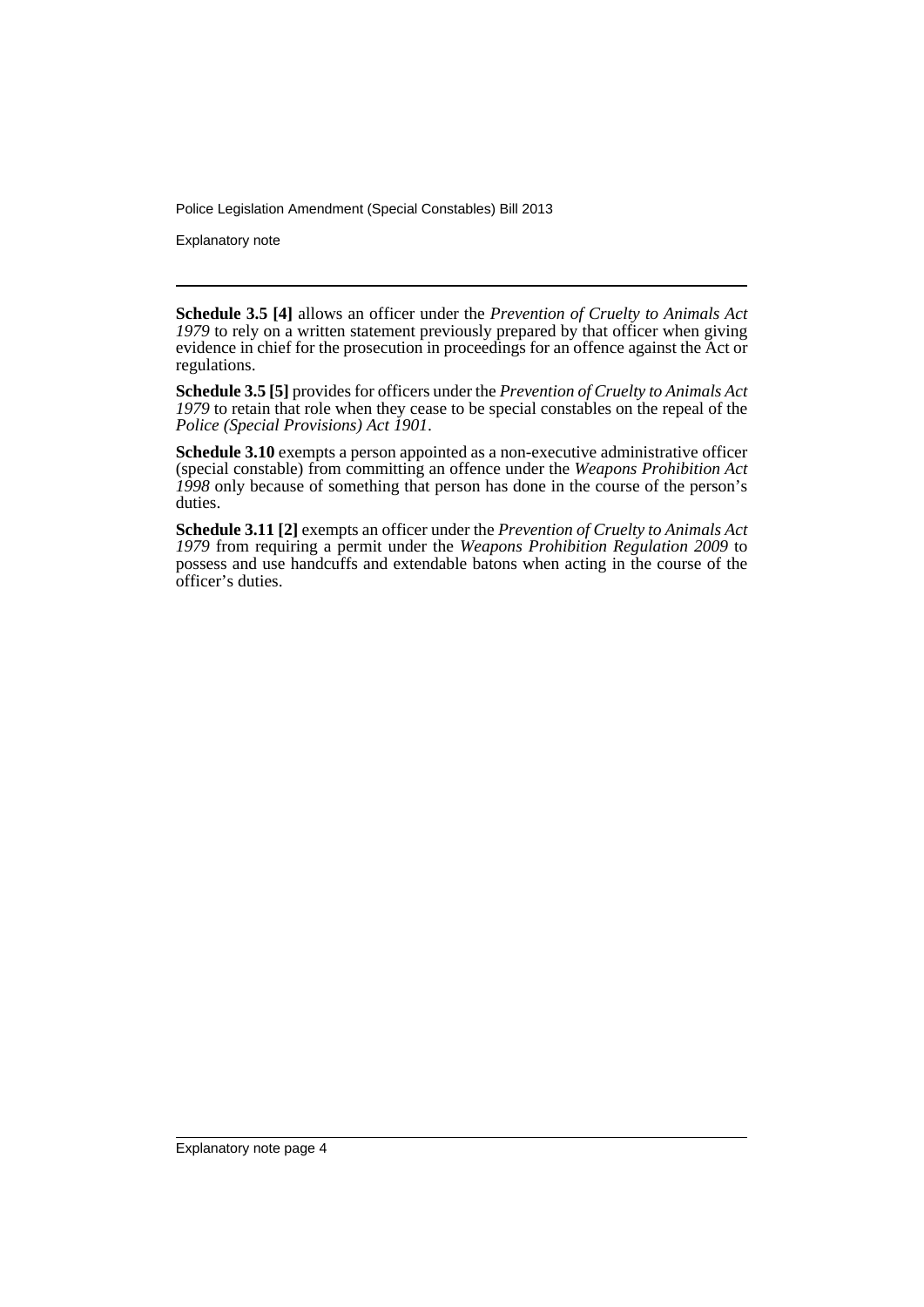First print



New South Wales

# **Police Legislation Amendment (Special Constables) Bill 2013**

## **Contents**

|                                               | Page          |
|-----------------------------------------------|---------------|
| Name of Act<br>$\mathbf 1$                    |               |
| 2 Commencement                                | $\mathcal{P}$ |
| Schedule 1 Amendment of Police Act 1990 No 47 |               |
| Schedule 2 Repeal of Act                      |               |
| Schedule 3 Amendment of other legislation     | 8             |
|                                               |               |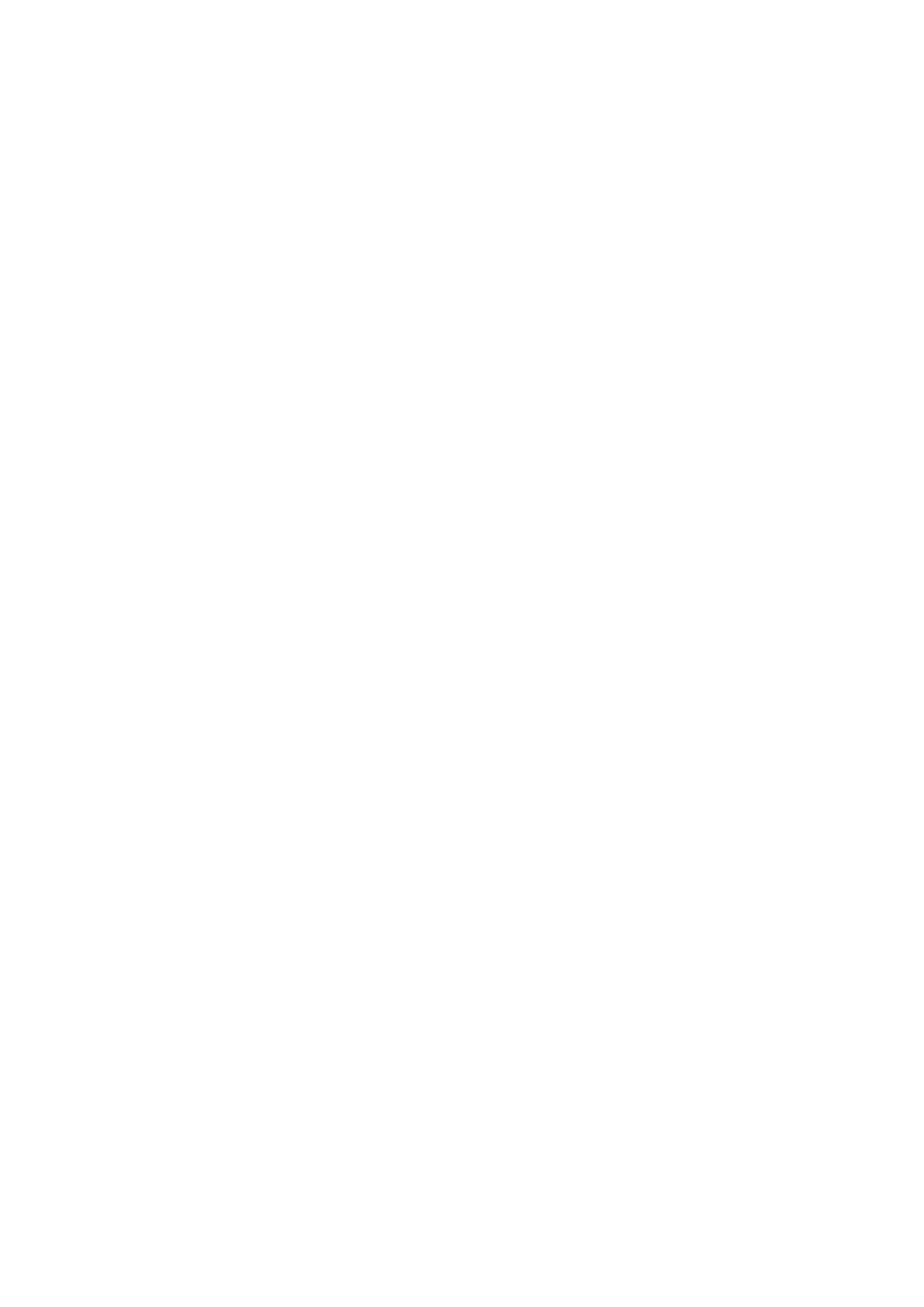

New South Wales

# **Police Legislation Amendment (Special Constables) Bill 2013**

No , 2013

#### **A Bill for**

An Act to amend the *Police Act 1990* with respect to the appointment and functions of special constables; to repeal the *Police (Special Provisions) Act 1901*; to make consequential amendments to other legislation; and for other purposes.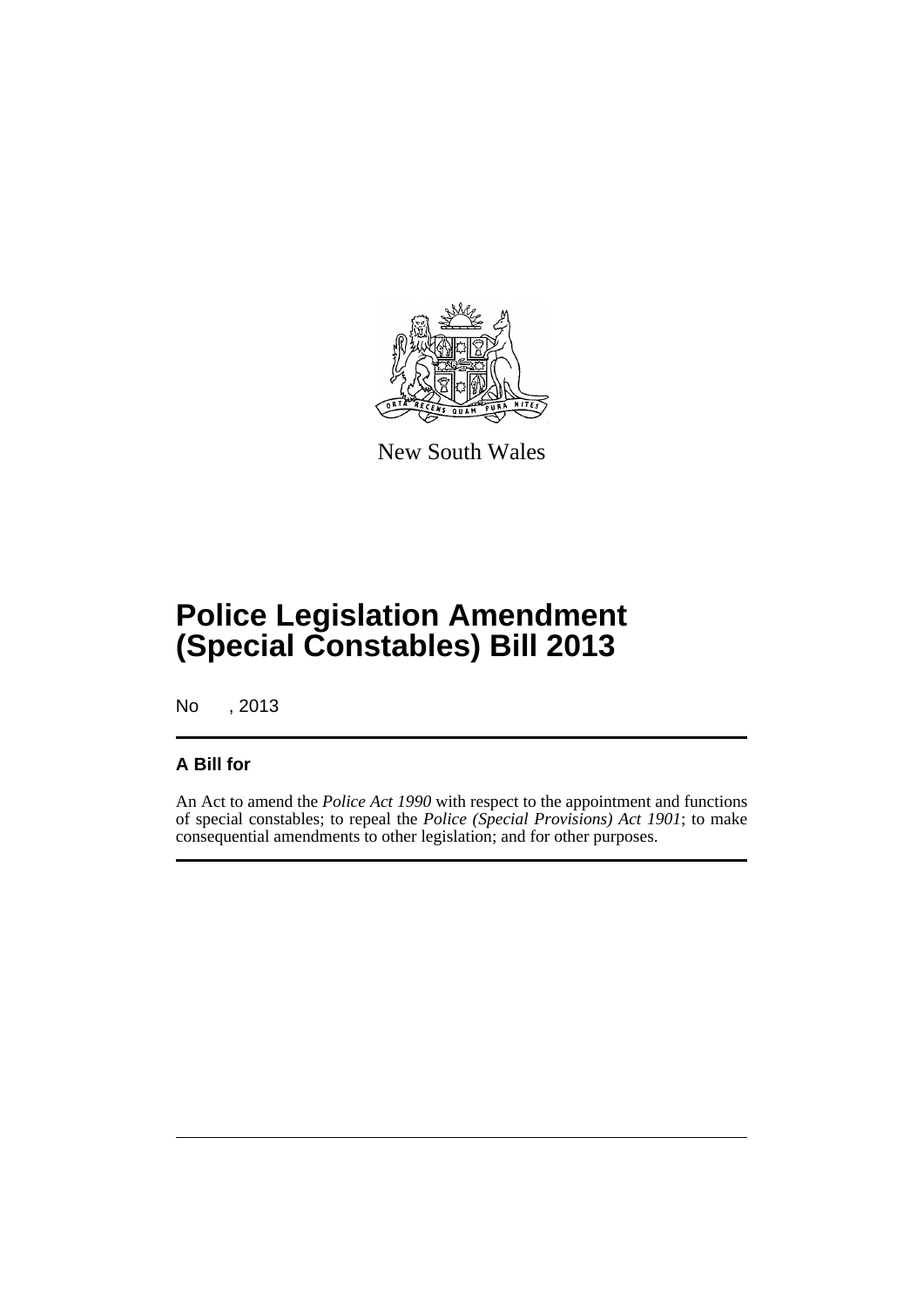<span id="page-7-1"></span><span id="page-7-0"></span>

|   | The Legislature of New South Wales enacts:                                            | 1             |
|---|---------------------------------------------------------------------------------------|---------------|
|   | Name of Act                                                                           | $\mathcal{P}$ |
|   | This Act is the <i>Police Legislation Amendment (Special Constables) Act</i><br>2013. | 3<br>4        |
| 2 | <b>Commencement</b>                                                                   | 5             |
|   | This Act commences on a day or days to be appointed by proclamation.                  | 6             |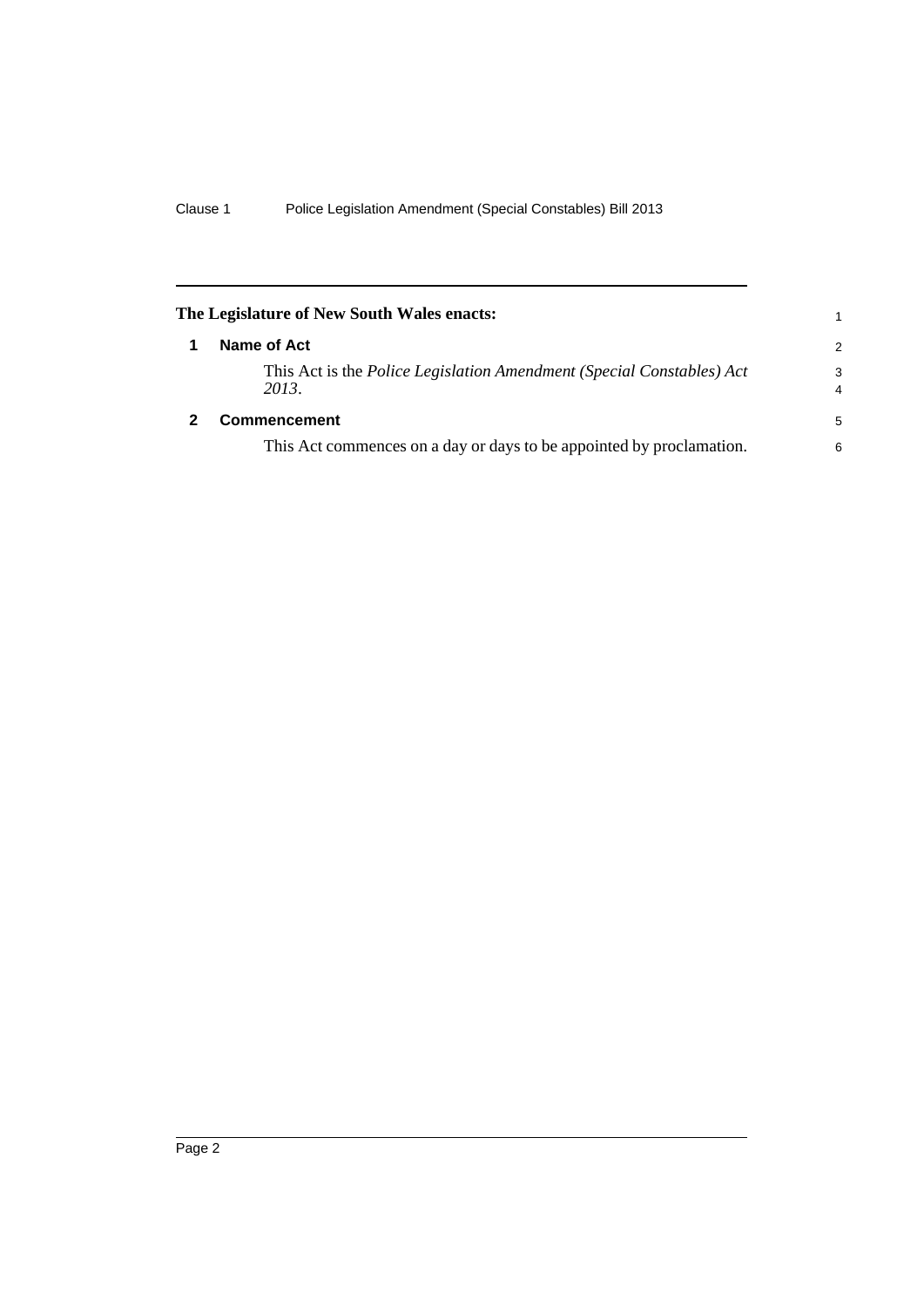Amendment of Police Act 1990 No 47 Schedule 1

1

4

#### <span id="page-8-0"></span>**Schedule 1 Amendment of Police Act 1990 No 47 [1] Section 82L** Insert after section 82K: **82L Appointment of special constables** (1) The Commissioner may appoint a person to the position of non-executive administrative officer (special constable). A person appointed to such a position is a *special constable*. (2) Such an appointment may be made subject to such conditions as the Commissioner determines, including (but not limited to) conditions as to the kinds of functions conferred or imposed and the purposes for and circumstances in which such functions may be exercised. (3) Without limiting the generality of subsection (2), the Commissioner may confer or impose on a special constable any of the functions of a police officer of the rank of constable, including any of the functions of a police officer that are specified in the *Law Enforcement (Powers and Responsibilities) Act 2002*. **Note.** Accordingly, section 13 of this Act, for example, would apply to any such special constable. (4) Sections 207A and 211A–211AB apply to a special constable who is authorised to exercise functions of a police officer in the same way as those sections apply to a police officer. (5) Section 201 of the *Law Enforcement (Powers and Responsibilities) Act 2002* (Supplying police officer's details and giving warnings) applies to a special constable who is authorised to exercise functions of a police officer in the same way as that section applies to a police officer. (6) Part 4 of the *Law Reform (Vicarious Liability) Act 1983* applies to a special constable who is authorised to exercise functions of a police officer in the same way as that Part applies to a police officer. **[2] Section 203 Wearing or possession of police uniforms by others** Insert "or a special constable appointed under section 82L" after "not being a police officer" in section 203 $(1)$ . **[3] Section 203 (6)** Insert "or in connection with the exercising of functions as a member of the Police Band" after "entertainment".  $\overline{2}$ 3 5 6 7 8 9 10 11 12 13 14 15 16 17 18 19  $20$ 21 22  $23$  $24$ 25 26 27 28 29 30 31 32 33 34 35 36 37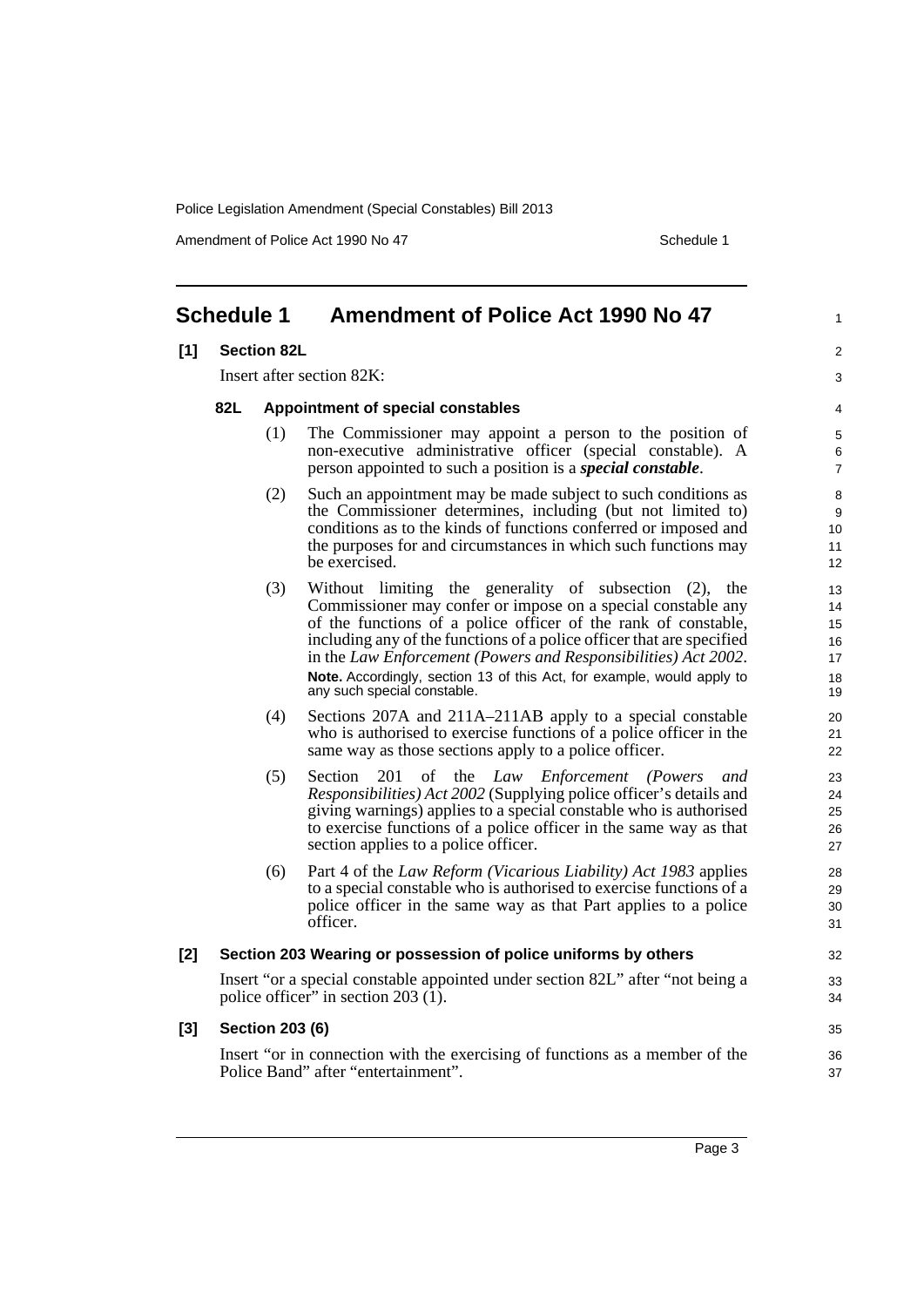| [4] | Section 207E Recognised law enforcement officers to have police<br>functions |         |                                                                                                                                                                                                                                                                              |                            |  |  |
|-----|------------------------------------------------------------------------------|---------|------------------------------------------------------------------------------------------------------------------------------------------------------------------------------------------------------------------------------------------------------------------------------|----------------------------|--|--|
|     | Omit section $207E(3)$ (b).                                                  |         |                                                                                                                                                                                                                                                                              |                            |  |  |
| [5] | Schedule 4 Savings, transitional and other provisions                        |         |                                                                                                                                                                                                                                                                              |                            |  |  |
|     |                                                                              |         | Insert at the end of clause $2(1)$ :                                                                                                                                                                                                                                         | 5                          |  |  |
|     |                                                                              |         | any other Act that amends this Act                                                                                                                                                                                                                                           | 6                          |  |  |
| [6] |                                                                              |         | Schedule 4, Part 30                                                                                                                                                                                                                                                          | $\overline{7}$             |  |  |
|     |                                                                              |         | Insert after Part 29 of Schedule 4:                                                                                                                                                                                                                                          | 8                          |  |  |
|     |                                                                              | Part 30 | Provisions consequent on enactment of<br><b>Police Legislation Amendment (Special</b><br><b>Constables) Act 2013</b>                                                                                                                                                         | 9<br>10<br>11              |  |  |
|     | 82                                                                           |         | Revocation of appointment of all special constables under<br>repealed Act                                                                                                                                                                                                    | 12<br>13                   |  |  |
|     |                                                                              | (1)     | A person holding office as a special constable under the <i>Police</i><br>(Special Provisions) Act 1901 ceases to hold that office on the<br>repeal of that Act by the Police Legislation Amendment (Special<br>Constables) Act 2013.                                        | 14<br>15<br>16<br>17       |  |  |
|     |                                                                              | (2)     | The repeal of the <i>Police</i> ( <i>Special Provisions</i> ) Act 1901 does not<br>affect the validity of the exercise of any function, or any<br>proceeding initiated, by a special constable before that repeal.                                                           | 18<br>19<br>20             |  |  |
|     | 83                                                                           |         | <b>Existing members of the NSW Police Force</b>                                                                                                                                                                                                                              | 21                         |  |  |
|     |                                                                              | (1)     | In this clause and clause 86:<br>existing NSW Police Force special constable means a member<br>of the NSW Police Force holding office as a special constable<br>under the <i>Police</i> ( <i>Special Provisions</i> ) Act 1901 immediately<br>before the repeal of that Act. | 22<br>23<br>24<br>25<br>26 |  |  |
|     |                                                                              | (2)     | An existing NSW Police Force special constable is, on the<br>commencement of this clause:                                                                                                                                                                                    | 27<br>28                   |  |  |
|     |                                                                              |         | taken to have been appointed by the Commissioner under<br>(a)<br>section 82L as a non-executive administrative officer<br>(special constable), or                                                                                                                            | 29<br>30<br>31             |  |  |
|     |                                                                              |         | in the case of an existing NSW Police Force special<br>(b)<br>constable who is a member of the NSW Police Force solely<br>by reason of being a member of the Police Band— taken                                                                                              | 32<br>33<br>34             |  |  |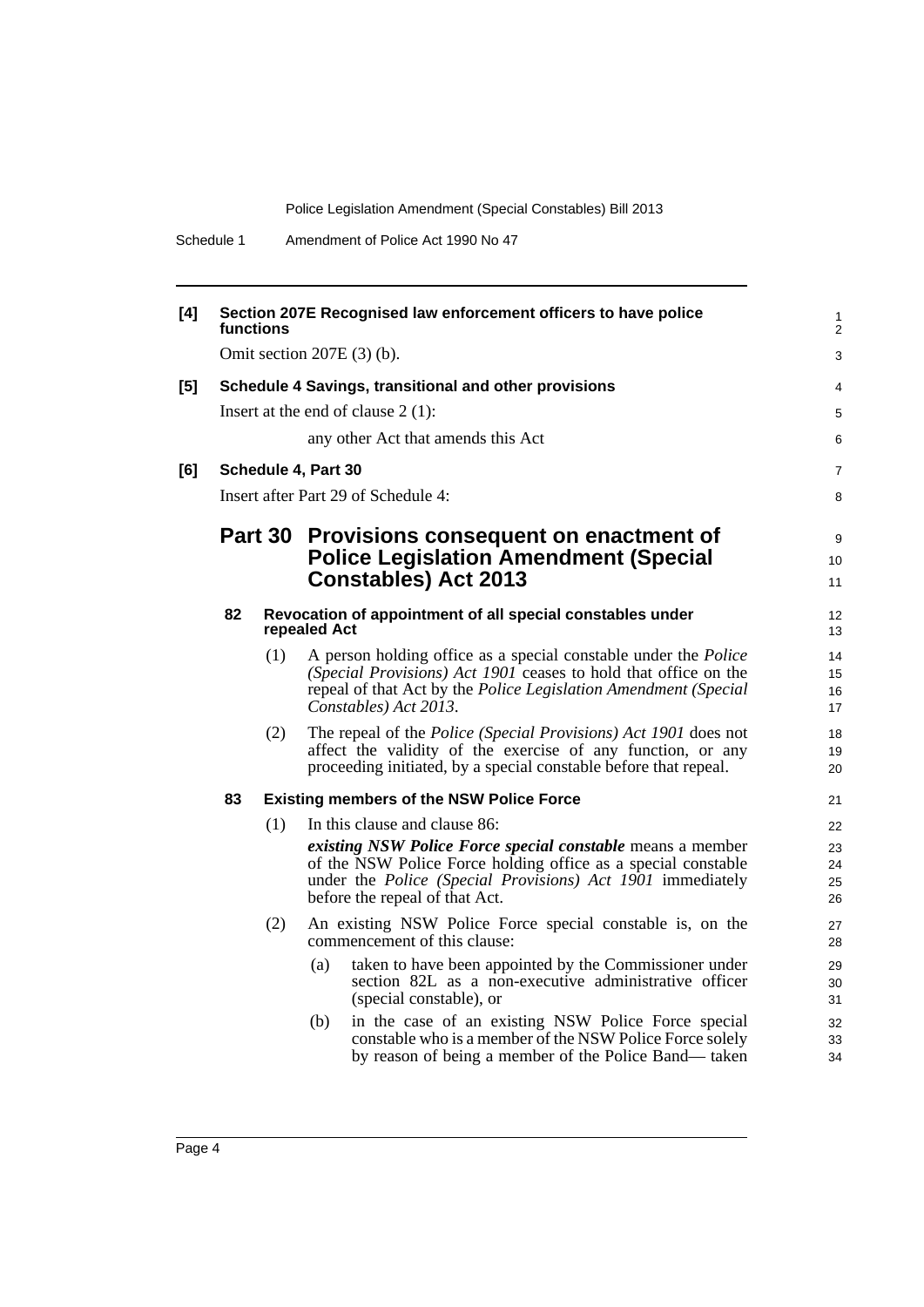Amendment of Police Act 1990 No 47 Schedule 1

|    |     | to have been appointed by the Commissioner as a<br>non-executive administrative officer under section 82A.                                                                                                                                                                                                        | 1<br>2                        |  |  |  |
|----|-----|-------------------------------------------------------------------------------------------------------------------------------------------------------------------------------------------------------------------------------------------------------------------------------------------------------------------|-------------------------------|--|--|--|
| 84 |     | Appointments of existing security officers                                                                                                                                                                                                                                                                        | 3                             |  |  |  |
|    | (1) | In this clause and clause 86:<br>existing security officer means a person holding office as a<br>special constable under the Police (Special Provisions) Act 1901<br>immediately before the repeal of that Act who:                                                                                               | 4<br>5<br>6<br>$\overline{7}$ |  |  |  |
|    |     | is employed in the service of the Crown, other than in the<br>(a)<br>NSW Police Force, to perform security duties, and                                                                                                                                                                                            | 8<br>9                        |  |  |  |
|    |     | is subject to the day-to-day direction of the Commissioner.<br>(b)                                                                                                                                                                                                                                                | 10                            |  |  |  |
|    | (2) | On the commencement of this clause, an existing security officer<br>specified in an order made under subclause (3):                                                                                                                                                                                               | 11<br>12                      |  |  |  |
|    |     | is transferred to the NSW Police Force, and<br>(a)                                                                                                                                                                                                                                                                | 13                            |  |  |  |
|    |     | (b)<br>is taken to have been appointed by the Commissioner<br>under section 82L as a non-executive administrative<br>officer (special constable).                                                                                                                                                                 | 14<br>15<br>16                |  |  |  |
|    | (3) | The Minister may, on the recommendation of the Commissioner,<br>by order in writing specify the existing security officers to be<br>transferred and appointed under subclause (2).                                                                                                                                | 17<br>18<br>19                |  |  |  |
| 85 |     | <b>Appointments of existing Police Band members</b>                                                                                                                                                                                                                                                               | 20                            |  |  |  |
|    | (1) | In this clause and clause 86:                                                                                                                                                                                                                                                                                     |                               |  |  |  |
|    |     | <i>existing Police Band member</i> means a person holding office as<br>a special constable under the Police (Special Provisions) Act<br>1901 immediately before the repeal of that Act and who is<br>employed in the service of the Crown, other than in the NSW<br>Police Force, as a member of the Police Band. |                               |  |  |  |
|    | (2) | On the commencement of this clause, an existing Police Band<br>member specified in an order made under subclause (3):                                                                                                                                                                                             | 27<br>28                      |  |  |  |
|    |     | is transferred to the NSW Police Force, and<br>(a)                                                                                                                                                                                                                                                                | 29                            |  |  |  |
|    |     | (b)<br>is taken to have been appointed by the Commissioner as a<br>non-executive administrative officer under section 82A.                                                                                                                                                                                        | 30<br>31                      |  |  |  |
|    | (3) | The Minister may, on the recommendation of the Commissioner,<br>by order in writing specify the existing Police Band members to<br>be transferred and appointed under subclause (2).                                                                                                                              | 32<br>33<br>34                |  |  |  |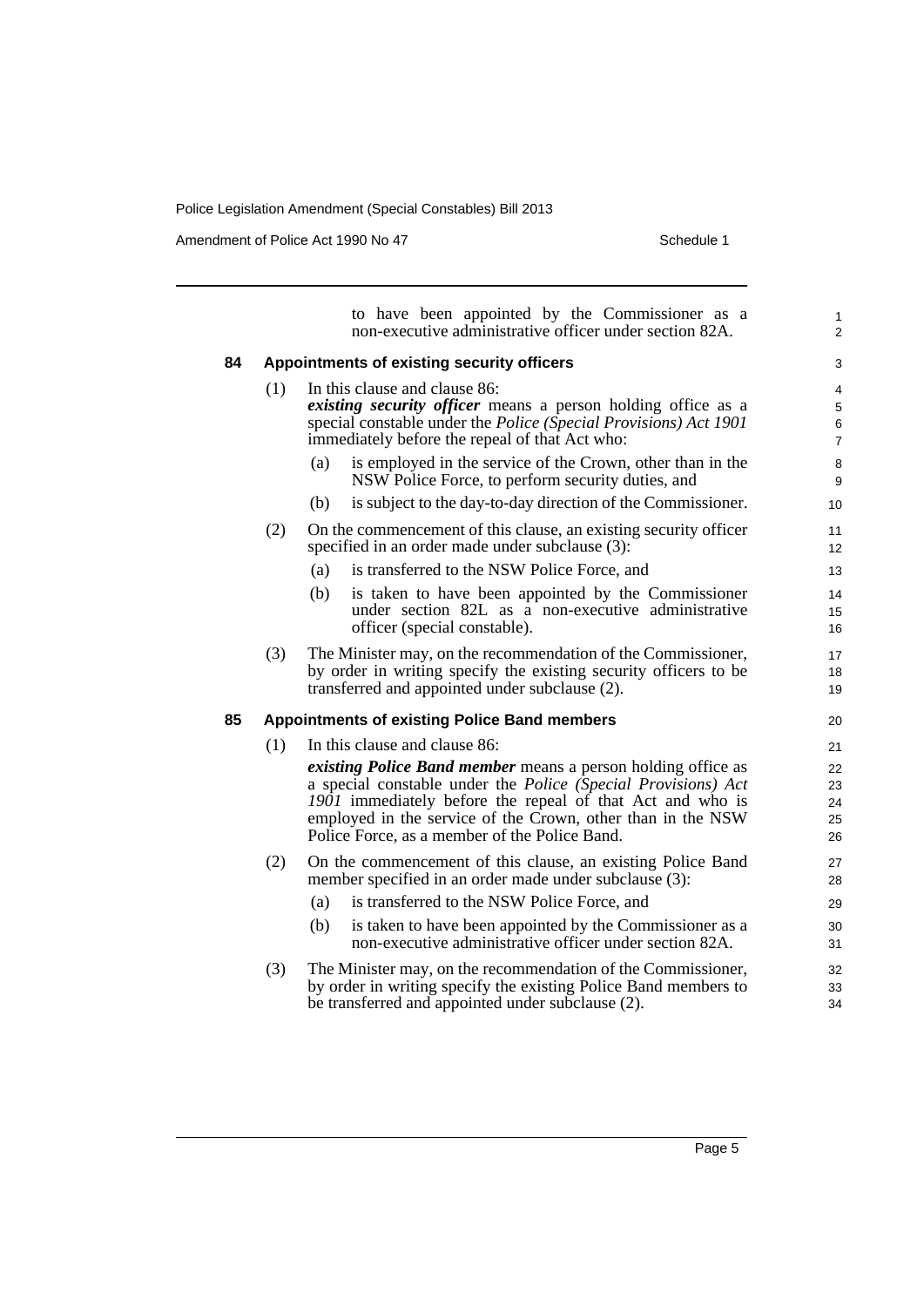Schedule 1 Amendment of Police Act 1990 No 47

#### **86 Effect of appointments**

- (1) A person taken to have been appointed to a position of non-executive administrative officer by virtue of clause 83, 84 or 85:
	- (a) is appointed at the same level of remuneration to which the person was entitled as an existing NSW Police Force special constable, existing security officer or existing Police Band member, and

- (b) retains all leave and other employment entitlements accrued by or accruing to the person as an existing NSW Police Force special constable, existing security officer or existing Police Band member.
- (2) A person who is transferred to the NSW Police Force under clause 84 or 85:
	- (a) is not entitled to receive any payment or other benefit merely by reason of that transfer, and
	- (b) is not entitled to elect, because of the transfer, to be paid the money value of any extended or annual leave that the person had accrued as an existing security officer or existing Police Band member immediately prior to the transfer, and
	- (c) is not entitled to claim, both under this or any other Act, dual benefits of the same kind for the same period of service.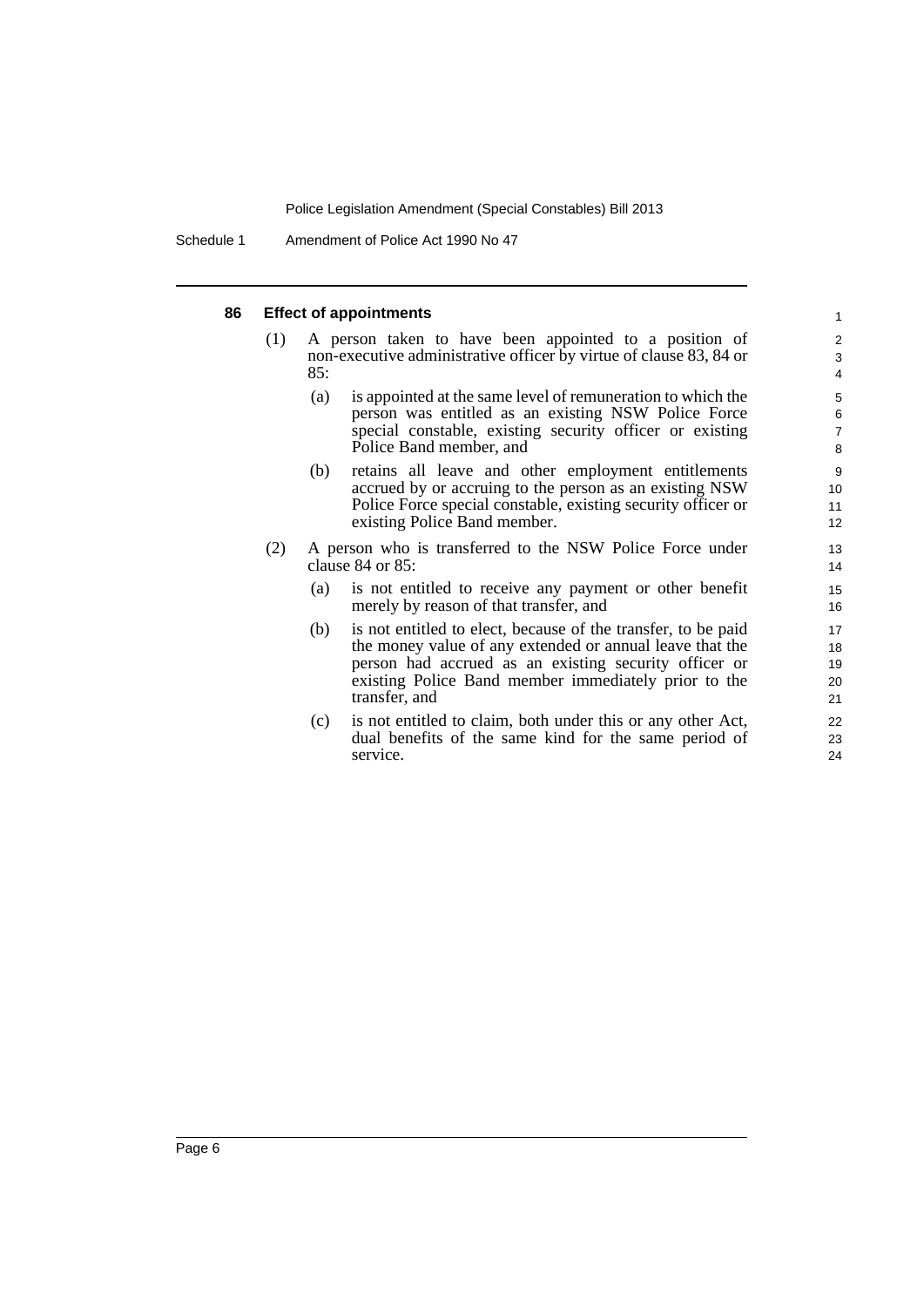Repeal of Act Schedule 2

1 2

## <span id="page-12-0"></span>**Schedule 2 Repeal of Act**

The *Police (Special Provisions) Act 1901* No 5 is repealed.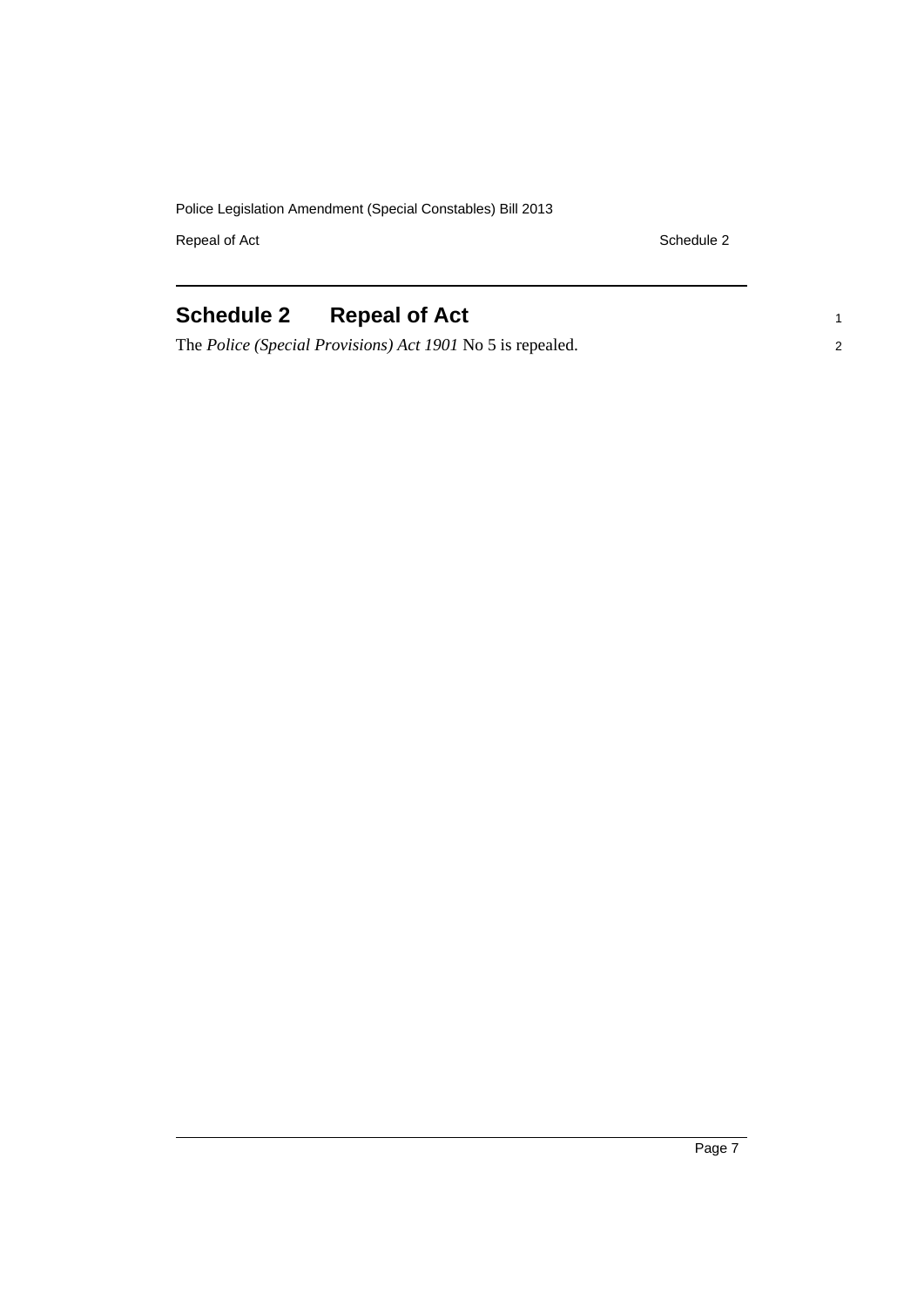<span id="page-13-0"></span>

|       | <b>Schedule 3</b>                                                                | <b>Amendment of other legislation</b>                                                                                                                 | 1                   |  |  |  |
|-------|----------------------------------------------------------------------------------|-------------------------------------------------------------------------------------------------------------------------------------------------------|---------------------|--|--|--|
| 3.1   | Crimes Act 1900 No 40                                                            |                                                                                                                                                       |                     |  |  |  |
|       |                                                                                  | Section 60AA Meaning of "law enforcement officer"                                                                                                     | 3                   |  |  |  |
|       | Insert at the end of paragraph (n) of the definition of law enforcement officer: |                                                                                                                                                       |                     |  |  |  |
|       |                                                                                  | , or                                                                                                                                                  | 5                   |  |  |  |
|       |                                                                                  | a recognised law enforcement officer within the meaning<br>(0)<br>of the <i>Police Act 1990</i> , or                                                  | 6<br>$\overline{7}$ |  |  |  |
|       |                                                                                  | a special constable within the meaning of section 82L of<br>(p)<br>the <i>Police Act 1990</i> .                                                       | 8<br>9              |  |  |  |
| 3.2   |                                                                                  | Firearms Act 1996 No 46                                                                                                                               | 10                  |  |  |  |
| [1]   |                                                                                  | <b>Section 6 Application of Act</b>                                                                                                                   | 11                  |  |  |  |
|       | Insert after section $6(2)(a)$ :                                                 |                                                                                                                                                       | 12                  |  |  |  |
|       | (a1)                                                                             | as a special constable within the meaning of section 82L of                                                                                           | 13                  |  |  |  |
|       |                                                                                  | the <i>Police Act 1990</i> who is exercising functions of a police<br>officer, or                                                                     | 14<br>15            |  |  |  |
| $[2]$ |                                                                                  | Section 12 Genuine reasons for having a licence                                                                                                       | 16                  |  |  |  |
|       |                                                                                  | Omit "a special constable" from paragraph (a) of the matter relating to the<br>genuine reason of animal welfare in the Table to the section.          | 17<br>18            |  |  |  |
|       |                                                                                  | Insert instead "appointed by the Minister administering the Prevention of<br>Cruelty to Animals Act 1979 as an officer for the purposes of that Act". | 19<br>20            |  |  |  |
| 3.3   |                                                                                  | Law Reform (Vicarious Liability) Act 1983 No 38                                                                                                       | 21                  |  |  |  |
|       | <b>Section 5 Definitions</b>                                                     |                                                                                                                                                       | 22                  |  |  |  |
|       |                                                                                  | Omit the definition of <i>office</i> from section $5(1)$ .                                                                                            | 23                  |  |  |  |
| 3.4   |                                                                                  | <b>Local Government Act 1993 No 30</b>                                                                                                                | 24                  |  |  |  |
| $[1]$ | <b>Section 680A</b>                                                              |                                                                                                                                                       | 25                  |  |  |  |
|       | Insert after section 680:                                                        |                                                                                                                                                       | 26                  |  |  |  |
|       | 680A<br>Authorised person may give directions relating to public places          |                                                                                                                                                       |                     |  |  |  |
|       | (1)                                                                              | A council employee who is authorised in writing by the                                                                                                | 28                  |  |  |  |
|       |                                                                                  | Commissioner of Police for the purposes of this section                                                                                               | 29                  |  |  |  |
|       |                                                                                  | <i>(enforcement officer)</i> may give a direction to a person in a public<br>place if the enforcement officer believes, on reasonable grounds,        | 30<br>31            |  |  |  |
|       |                                                                                  |                                                                                                                                                       |                     |  |  |  |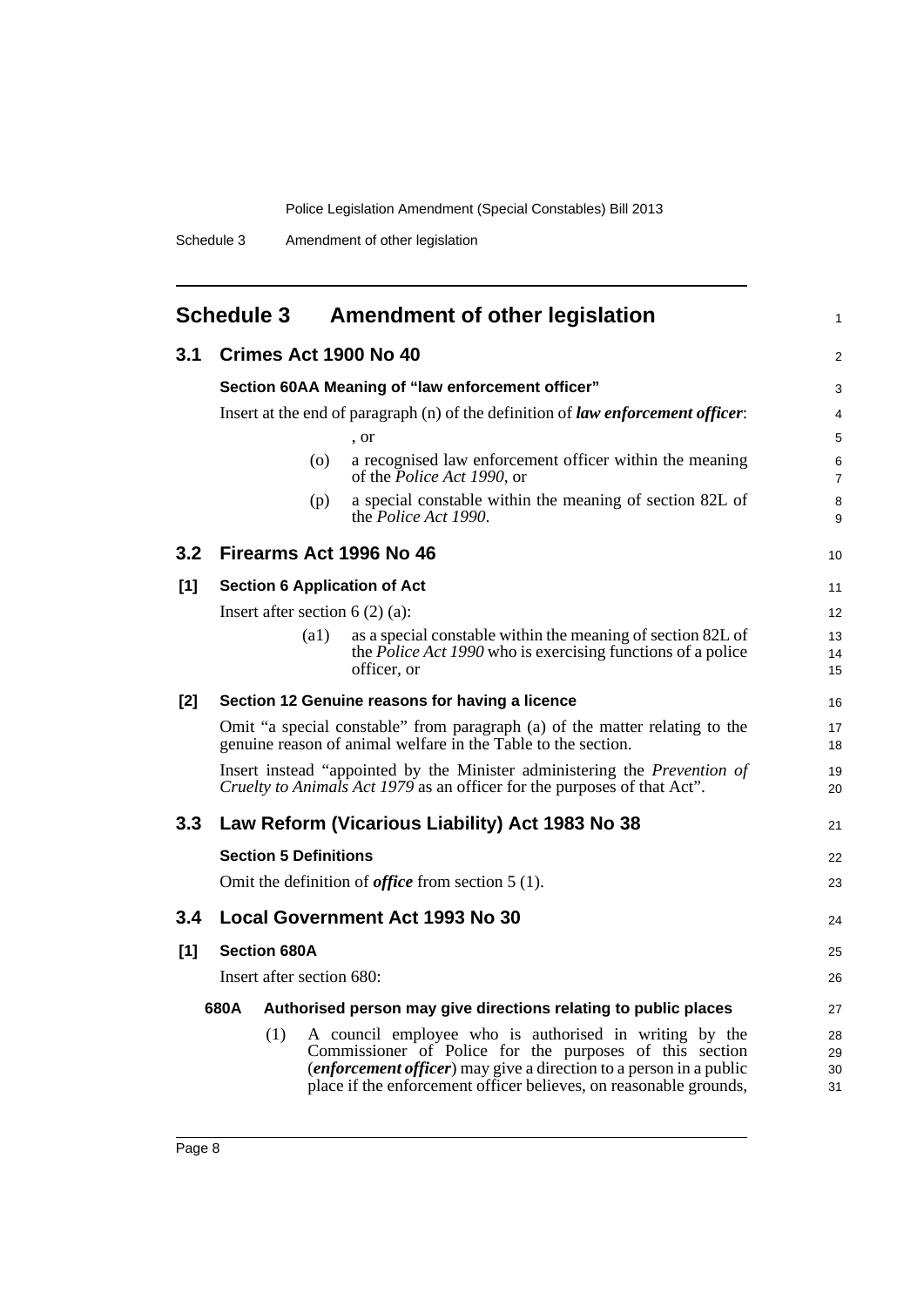Amendment of other legislation Schedule 3

 $[2]$ 

 $[1]$ 

|       |                                                                              |         | that the person's behaviour or presence in the place is obstructing<br>another person or persons or traffic.                                                                                                                                                                                                | 1<br>$\overline{c}$        |  |
|-------|------------------------------------------------------------------------------|---------|-------------------------------------------------------------------------------------------------------------------------------------------------------------------------------------------------------------------------------------------------------------------------------------------------------------|----------------------------|--|
|       | (2)                                                                          |         | A direction given by an enforcement officer under this section<br>must be reasonable in the circumstances for the purpose of<br>reducing or eliminating the obstruction.                                                                                                                                    | 3<br>4<br>5                |  |
|       | (3)                                                                          |         | A person must not, without reasonable excuse, refuse or fail to<br>comply with a direction given in accordance with this section.<br>Maximum penalty: 2 penalty units.                                                                                                                                      | 6<br>$\overline{7}$<br>8   |  |
|       | (4)                                                                          |         | A person is not guilty of an offence under this section unless it is<br>established that the person persisted, after the direction<br>concerned was given, to engage in the relevant conduct.                                                                                                               | 9<br>10<br>11              |  |
|       | (5)                                                                          |         | The other person or persons referred to in subsection $(1)$ need not<br>be in the public place but must be near that place at the time the<br>relevant conduct is being engaged in.                                                                                                                         | 12<br>13<br>14             |  |
|       | (6)                                                                          | Section | 201<br>of the <i>Law Enforcement</i><br><i>(Powers)</i><br>and<br>Responsibilities) Act 2002 (Supplying police officer's details and<br>giving warnings) applies to the exercise of a power under this<br>section by an enforcement officer in the same way as that section<br>applies to a police officer. | 15<br>16<br>17<br>18<br>19 |  |
|       | (7)                                                                          |         | This section does not authorise an enforcement officer to give<br>directions in relation to:                                                                                                                                                                                                                | 20<br>21                   |  |
|       |                                                                              | (a)     | an industrial dispute, or                                                                                                                                                                                                                                                                                   | 22                         |  |
|       |                                                                              | (b)     | an apparently genuine demonstration or protest, or                                                                                                                                                                                                                                                          | 23                         |  |
|       |                                                                              | (c)     | a procession, or                                                                                                                                                                                                                                                                                            | 24                         |  |
|       |                                                                              | (d)     | an organised assembly.                                                                                                                                                                                                                                                                                      | 25                         |  |
| $[2]$ | <b>Dictionary</b>                                                            |         |                                                                                                                                                                                                                                                                                                             | 26                         |  |
|       |                                                                              |         | Omit the definition of <i>police officer</i> .                                                                                                                                                                                                                                                              | 27                         |  |
| 3.5   |                                                                              |         | Prevention of Cruelty to Animals Act 1979 No 200                                                                                                                                                                                                                                                            | 28                         |  |
| [1]   | <b>Section 4 Definitions</b>                                                 |         |                                                                                                                                                                                                                                                                                                             |                            |  |
|       | Omit paragraph (b) from the definition of <i>officer</i> in section $4(1)$ . |         |                                                                                                                                                                                                                                                                                                             |                            |  |
|       | Insert instead:                                                              |         |                                                                                                                                                                                                                                                                                                             | 30<br>31                   |  |
|       |                                                                              | (b)     | an officer of an approved charitable organisation who is<br>appointed by the Minister as an officer for the purposes of<br>this Act, or                                                                                                                                                                     | 32<br>33<br>34             |  |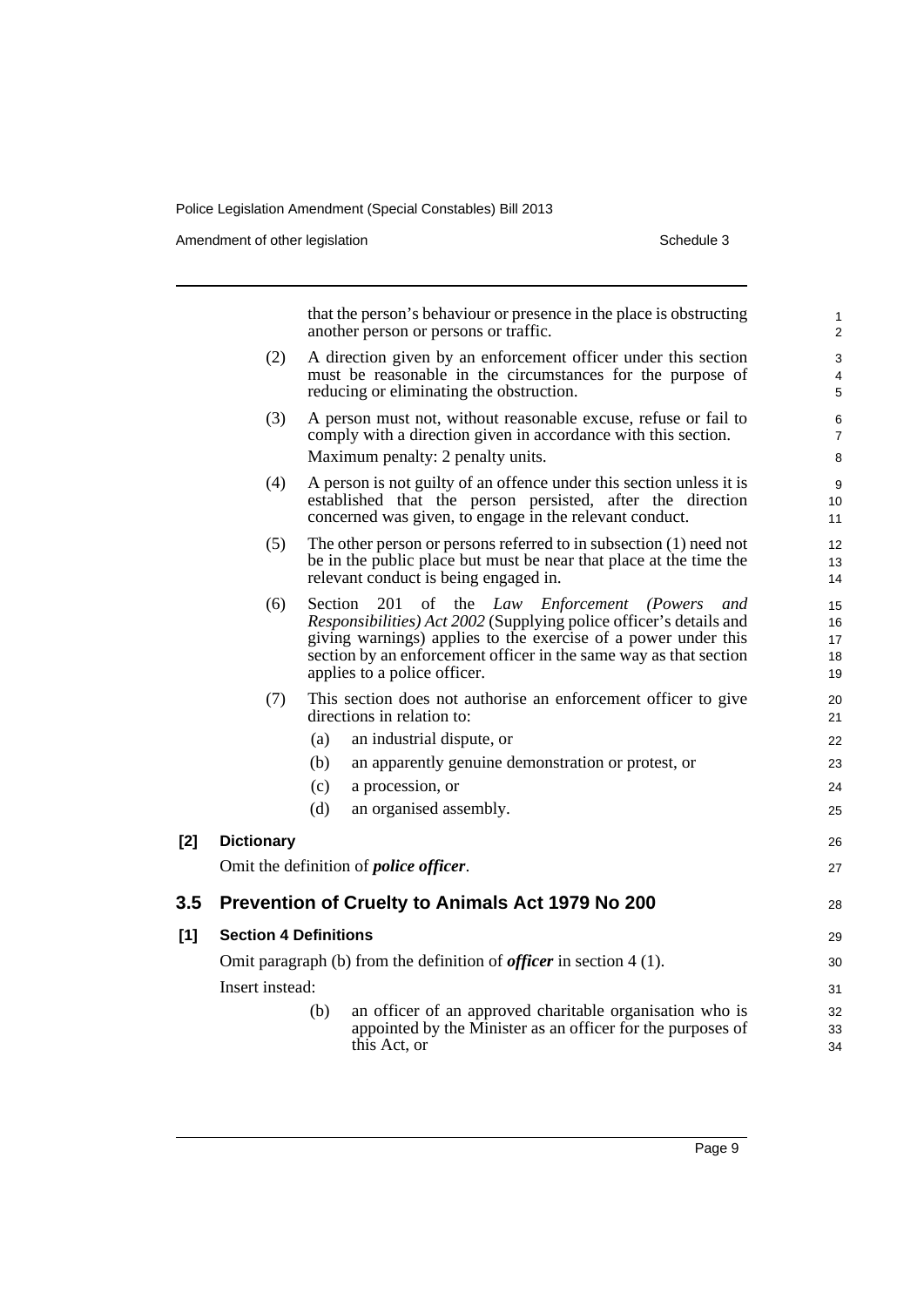Schedule 3 Amendment of other legislation

| $[2]$ | Section 24A Officers may demand name and address |                     |          |                                                                                                                                                                                                                                       |                            |
|-------|--------------------------------------------------|---------------------|----------|---------------------------------------------------------------------------------------------------------------------------------------------------------------------------------------------------------------------------------------|----------------------------|
|       |                                                  |                     |          | Insert after section $24A(3)$ :                                                                                                                                                                                                       | 2                          |
|       |                                                  |                     | (4)      | An officer may request a person who is required to give<br>information under subsection (1) to provide proof of that<br>information.                                                                                                  | 3<br>4<br>5                |
| $[3]$ |                                                  | <b>Section 24NA</b> |          |                                                                                                                                                                                                                                       | 6                          |
|       |                                                  |                     |          | Insert after section 24N:                                                                                                                                                                                                             | $\overline{7}$             |
|       |                                                  |                     |          |                                                                                                                                                                                                                                       |                            |
|       | <b>24NA</b>                                      |                     |          | Power to question persons                                                                                                                                                                                                             | 8                          |
|       |                                                  | (1)                 |          | An inspector may require a person whom the inspector suspects<br>on reasonable grounds to have knowledge of matters in respect of<br>which information is reasonably required for the purposes of:                                    | 9<br>10<br>11              |
|       |                                                  |                     | (a)      | exercising the powers of an inspector under this Division,<br><b>or</b>                                                                                                                                                               | 12<br>13                   |
|       |                                                  |                     | (b)      | determining whether there has been a contravention of this<br>Act or the regulations,                                                                                                                                                 | 14<br>15                   |
|       |                                                  |                     |          | to answer questions in relation to those matters.                                                                                                                                                                                     | 16                         |
|       | (2)                                              |                     |          | A person must not, without reasonable excuse, refuse or fail to<br>comply with a requirement made of the person under this section.                                                                                                   | 17<br>18                   |
|       | Maximum penalty: 25 penalty units.               |                     |          |                                                                                                                                                                                                                                       | 19                         |
|       |                                                  | (3)                 | respect. | A person must not furnish any information or do any other thing<br>in purported compliance with a requirement made under this<br>section knowing that it is false or misleading in a material<br>Maximum penalty: 25 penalty units.   | 20<br>21<br>22<br>23<br>24 |
| [4]   |                                                  |                     |          | <b>Section 34 Proceedings for offences</b>                                                                                                                                                                                            | 25                         |
|       |                                                  |                     |          | Insert after section $34(4)$ :                                                                                                                                                                                                        | 26                         |
|       |                                                  | (5)                 |          | In any criminal proceeding for an offence against this Act or the<br>regulations, an officer may give evidence in chief for the<br>prosecution by reading or being led through a written statement<br>previously made by the officer. | 27<br>28<br>29<br>30       |
|       |                                                  | (6)                 |          | Evidence referred to in subsection (5) may not be so given unless:                                                                                                                                                                    | 31                         |
|       |                                                  |                     | (a)      | the statement was made by the officer at the time of or soon<br>after the occurrence of the events to which it refers, and                                                                                                            | 32<br>33                   |
|       |                                                  |                     | (b)      | the officer signed the statement when it was made, and                                                                                                                                                                                | 34                         |
|       |                                                  |                     | (c)      | a copy of the statement had been given to the person<br>charged or to his or her Australian legal practitioner or                                                                                                                     | 35<br>36                   |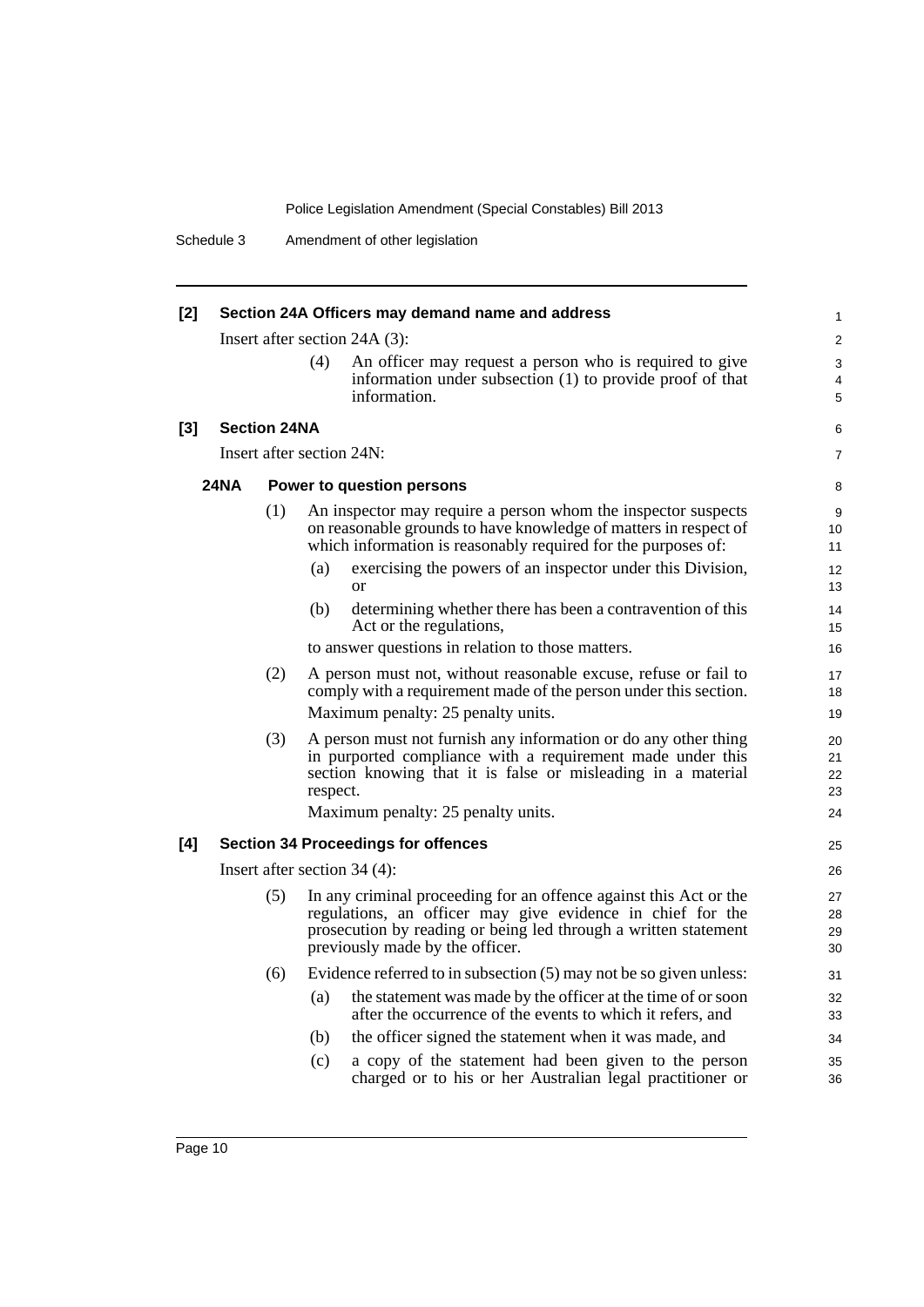|     | Schedule 3<br>Amendment of other legislation |                                                                                                                                                                                                                                                                                                                                                                                 |                |  |
|-----|----------------------------------------------|---------------------------------------------------------------------------------------------------------------------------------------------------------------------------------------------------------------------------------------------------------------------------------------------------------------------------------------------------------------------------------|----------------|--|
|     |                                              | legal counsel a reasonable time before the hearing of the<br>evidence for the prosecution.                                                                                                                                                                                                                                                                                      |                |  |
|     | (7)                                          | A reference in subsections $(5)$ and $(6)$ to an officer includes a<br>reference to a person who, at the time the statement concerned<br>was made, was an officer.                                                                                                                                                                                                              |                |  |
| [5] |                                              | <b>Schedule 2 Savings and transitional provisions</b>                                                                                                                                                                                                                                                                                                                           |                |  |
|     |                                              | Insert after Part 5 of Schedule 2:                                                                                                                                                                                                                                                                                                                                              |                |  |
|     | Part 6                                       | Provision consequent on enactment of<br><b>Police Legislation Amendment (Special</b><br><b>Constables) Act 2013</b>                                                                                                                                                                                                                                                             |                |  |
|     | 9                                            | <b>Existing officers</b>                                                                                                                                                                                                                                                                                                                                                        | 11             |  |
|     |                                              | A person who was an officer within the meaning of paragraph (b)<br>of the definition of <i>officer</i> in section $4(1)$ immediately before the<br>substitution of that paragraph by the Police Legislation<br>Amendment (Special Constables) Act 2013 is, on that<br>substitution, taken to have been appointed by the Minister as an<br>officer for the purposes of this Act. | 13<br>14<br>16 |  |
| 3.6 |                                              | <b>Road Transport (General) Regulation 2005</b>                                                                                                                                                                                                                                                                                                                                 |                |  |
|     |                                              | <b>Schedule 2 Authorised officers</b>                                                                                                                                                                                                                                                                                                                                           |                |  |
|     |                                              | Omit paragraph (a) from the definition of <b>Class 1 officer</b> .                                                                                                                                                                                                                                                                                                              |                |  |
| 3.7 | <b>No 20)</b>                                | Road Transport (General) Regulation 2013 (as set out in<br>Schedule 3 to the Road Transport (Statutory Rules) Act 2013                                                                                                                                                                                                                                                          |                |  |
|     |                                              | <b>Schedule 4 Authorised officers</b>                                                                                                                                                                                                                                                                                                                                           |                |  |
|     |                                              | Omit paragraph (a) from the definition of <b>Class 1 officer</b> .                                                                                                                                                                                                                                                                                                              |                |  |
| 3.8 |                                              | <b>Roads Act 1993 No 33</b>                                                                                                                                                                                                                                                                                                                                                     |                |  |
|     | <b>Dictionary</b>                            | Omit "and, in relation to the provisions of sections 232 and 233, includes a<br>special constable authorised by RMS to exercise the functions of an authorised<br>officer under those provisions" from the definition of <i>authorised officer</i> .                                                                                                                            |                |  |
|     |                                              |                                                                                                                                                                                                                                                                                                                                                                                 |                |  |